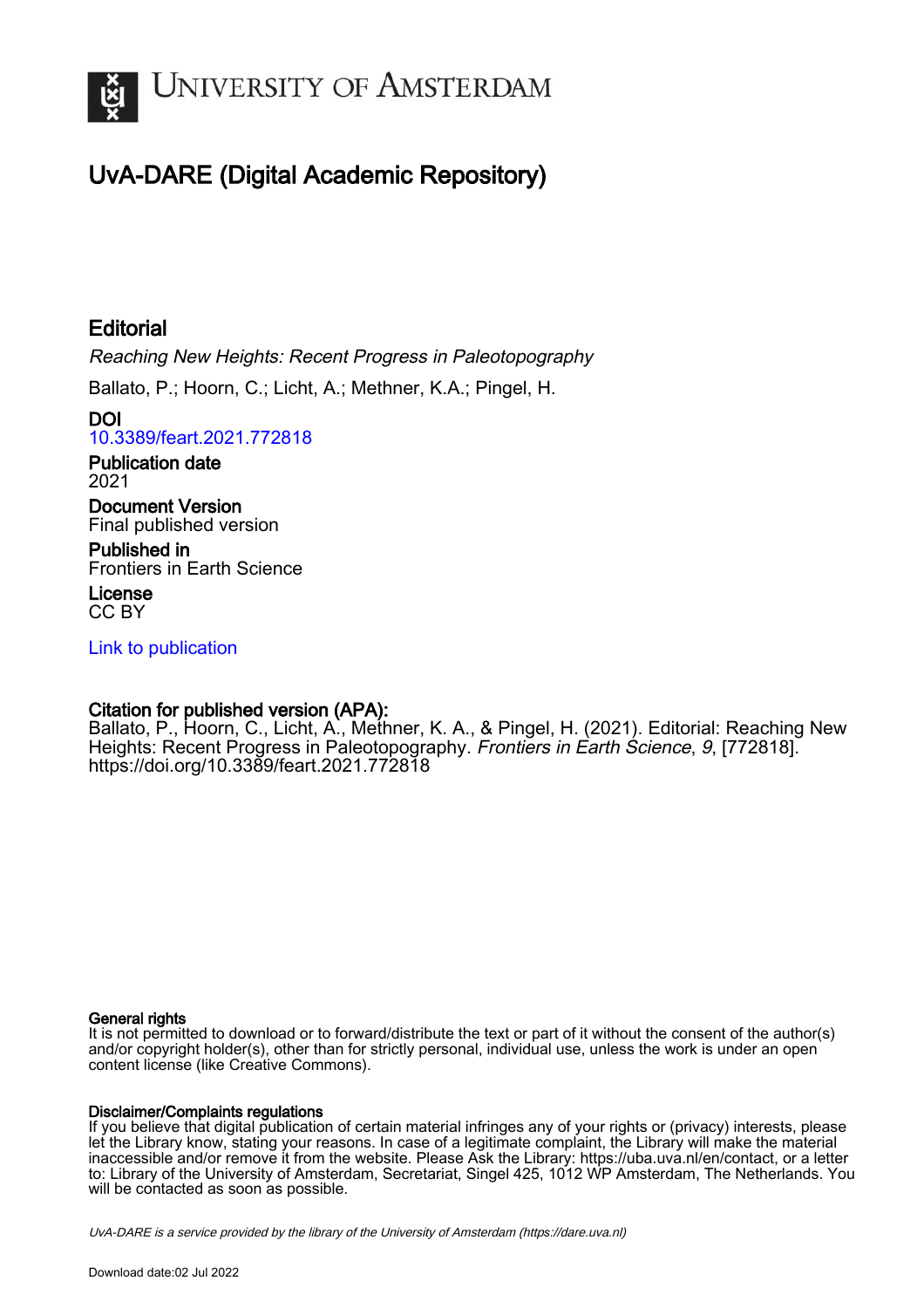



# [Editorial: Reaching New Heights:](https://www.frontiersin.org/articles/10.3389/feart.2021.772818/full) [Recent Progress in Paleotopography](https://www.frontiersin.org/articles/10.3389/feart.2021.772818/full)

Paolo Ballato $^1{}^*$ , Carina Hoorn $^2$ , Alexis Licht $^3$ , Katharina Aenne Methner $^4$  and Heiko Pingel $^5$ 

<sup>1</sup> Department of Science, University of Roma Tre, Rome, Italy, <sup>2</sup>Paleoecology and Landscape Ecology, Institute for Biodiversity and Ecosystem Dynamics (IBED), University of Amsterdam, Amsterdam, Netherlands, <sup>3</sup>Aix-Marseille Université, CNRS, IRD, INRAE, CEREGE, Aix-en-Provence, France, <sup>4</sup>Department of Geological Sciences, Stanford University, Stanford, CA, United States, <sup>5</sup>Institute of Geosciences, University of Potsdam, Potsdam, Germany

Keywords: mountain building, orogenic plateaus, paleoaltimetry, stable isotopes, computational modeling, landscape evolution

Editorial on the Research Topic

#### [Reaching New Heights: Recent Progress in Paleotopography](https://www.frontiersin.org/researchtopic/13636)

Although mountain belts and orogenic plateaus occupy only a limited portion of the Earth's surface (about 4% above 2 km in elevation), they are among the most prominent landscape features with global implications for tectonic deformation, climate, hydrology, and biodiversity. Topographic growth locally modifies the crustal stress field and the locus of active deformation; it re-arranges fluvial networks and atmospheric circulation patterns; it generates highly asymmetric precipitation and marked temperature gradients, and favors the development of diverse ecosystems over geographically limited areas; it thus dramatically impacts biodiversity and the evolution of flora and fauna over geological scales.

In recent years, a growing number of studies have tried to investigate the chronology and amplitude of topographic growth in deep time (millions of years), using various field-, laboratory-, and computer-based approaches from a wide range of scientific disciplines. The accuracy and uncertainty associated with these approaches are still being discussed, and studies providing quantitative paleoaltimetry estimates remain rare despite their relevance. Moreover, most quantitative studies so far have concentrated on the youngest and most extensive mountain ranges such as the Himalayas or the American Cordilleras, while the topographic evolution of smaller or much older orogens remain virtually undocumented.

This Research Topic contains 11 articles covering a wide range of paleotopography research, from short reviews and perspectives of either established or innovative paleo-topographic approaches, new datasets and syntheses of topographic uplift in well-known and understudied areas, and outlooks on the future development and improvement of paleoaltimetry.

Botsyun and Ehlers present recent advances and caveats in high-resolution isotope-based general circulation models (iGCMs) to calibrate stable isotope paleoaltimetry approaches, a growing and dynamic direction for paleotopographic reconstructions. Hren and Ouimet propose a new method to quantify paleotopography based on the isotopic signature of organic molecular biomarkers integrated over river catchments. Following the recent development of triple oxygen analysis, Chamberlain et al. review the application of this method to crystalline rocks and their high potential for paleoaltimetry on the crystalline cores of mountain belts. Ibarra et al. propose to use triple oxygen on lacustrine sediment as a paleoaltimetry tool, which they combine with carbonate clumped isotope data to reconstruct the paleoelevation of Eocene Nevadaplano rocks (North American Cordillera).

Gébelin et al. report present-day stream water isotopic lapse rates from the west facing slopes of the equatorial Andes in Ecuador, underscoring that tropical regions can be targeted for future paleoaltimetry studies. Ingalls and Snell provide an exhaustive review of state-of-the-art and emerging tools to investigate the diagenetic alteration of carbonates, a crucial step in stable isotope paleoaltimetry, with an illustration of their impact on Tibetan paleoelevation estimates.

#### **OPEN ACCESS**

Edited and reviewed by: Steven L. Forman, Baylor University, United States

> \*Correspondence: Paolo Ballato [paolo.ballato@uniroma3.it](mailto:paolo.ballato@uniroma3.it)

#### Specialty section:

This article was submitted to Quaternary Science, Geomorphology and Paleoenvironment, a section of the journal Frontiers in Earth Science

> Received: 08 September 2021 Accepted: 13 September 2021 Published: 23 September 2021

#### Citation:

Ballato P, Hoorn C, Licht A, Methner KA and Pingel H (2021) Editorial: Reaching New Heights: Recent Progress in Paleotopography. Front. Earth Sci. 9:772818. doi: [10.3389/feart.2021.772818](https://doi.org/10.3389/feart.2021.772818)